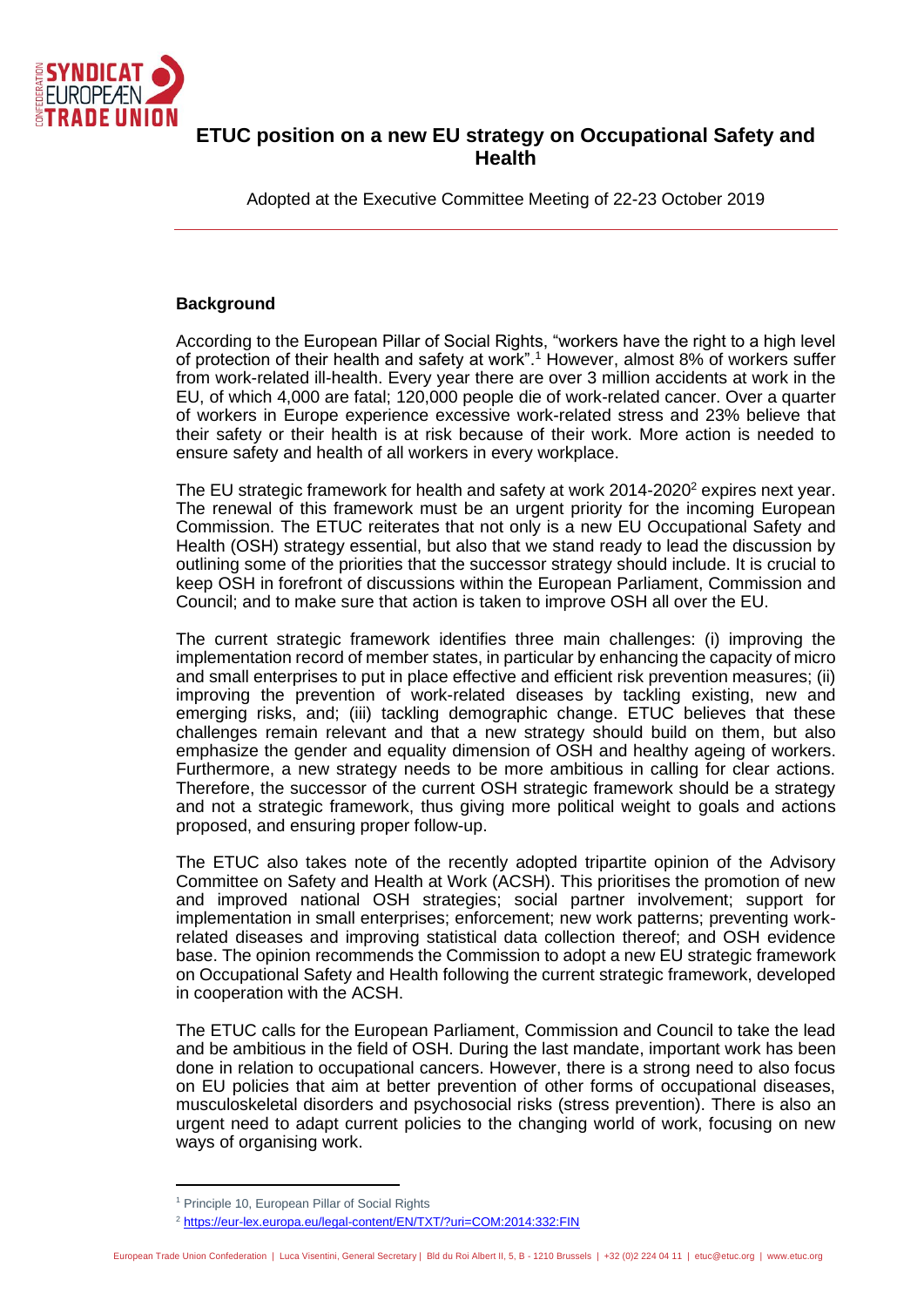The ETUC and its affiliates take responsibility to contribute to the development, elaboration and implementation of these policies.

# **Priorities for a renewed EU OSH strategy**

The ETUC calls for the new strategy to include the following:

## **1. The promotion of new and improved national OSH strategies**

The ETUC notes that the current strategic framework has played a major role in member states, where all except one now have national strategies on OSH.

A new EU OSH strategy should contribute to making sure that member states continue to develop and improve their current national strategies. The strategies should be more ambitious, promote strategy-design in cooperation with social partners and be specific, focusing on implementing effective and binding measures.

To ensure this the Commission ought to require member states to report back on the targets set in the national strategies. European funding should be made available to support the implementation of these national strategies, provided social partners are involved.

The European Agency for Safety and Health at Work (EU-OSHA), which promotes risk prevention so as to improve working conditions in Europe, should continue to play a role in mapping and supporting national OSH strategies. The ETUC and its affiliates will use their prominent role in the governance of this agency to ensure it does so.

## **2. Social partner involvement**

Trade unions shall be involved in a meaningful manner at all levels in the design, implementation and evaluation of the EU OSH strategy. Strong social dialogue has been the hallmark of EU OSH policy development in recent years and this should be built upon by strengthening the effective dialogue mechanisms at both European and national level.

Furthermore, the strategy itself should stress the importance, and requirement, of social partner involvement in the formulation of all EU and national policies and in the measures taken at all levels.

The sectorial social dialogue committees play an important role in monitoring the implementation and enforcement of the existing OSH legislative framework as well as to promote new instruments to respond to the OSH challenges in different sectors. It is therefore important that the new strategy also recognizes and support the role of sectorial social dialogue in assessing and adapting the regulatory framework vis-à-vis the different sectorial needs.

## **3. Supporting implementation in micro, small and medium-sized enterprises and enlarging the scope of the EU OSH strategy to self-employed**

Research shows that an effective way of supporting small enterprises is by providing them with face-to-face advice. This is especially important in ensuring the same quality OSH standards for all workers, irrespective of the size of firm they work for. Selfemployed workers should also fall under the scope of protection of OSH legislation and policies.

The European Commission should therefore take actions as advised in the SESAME study on OSH in micro and small enterprises, including funding a pilot project for regional trade union health and safety officers to cover multi-employer work sites and short-term working centres, such as construction sites.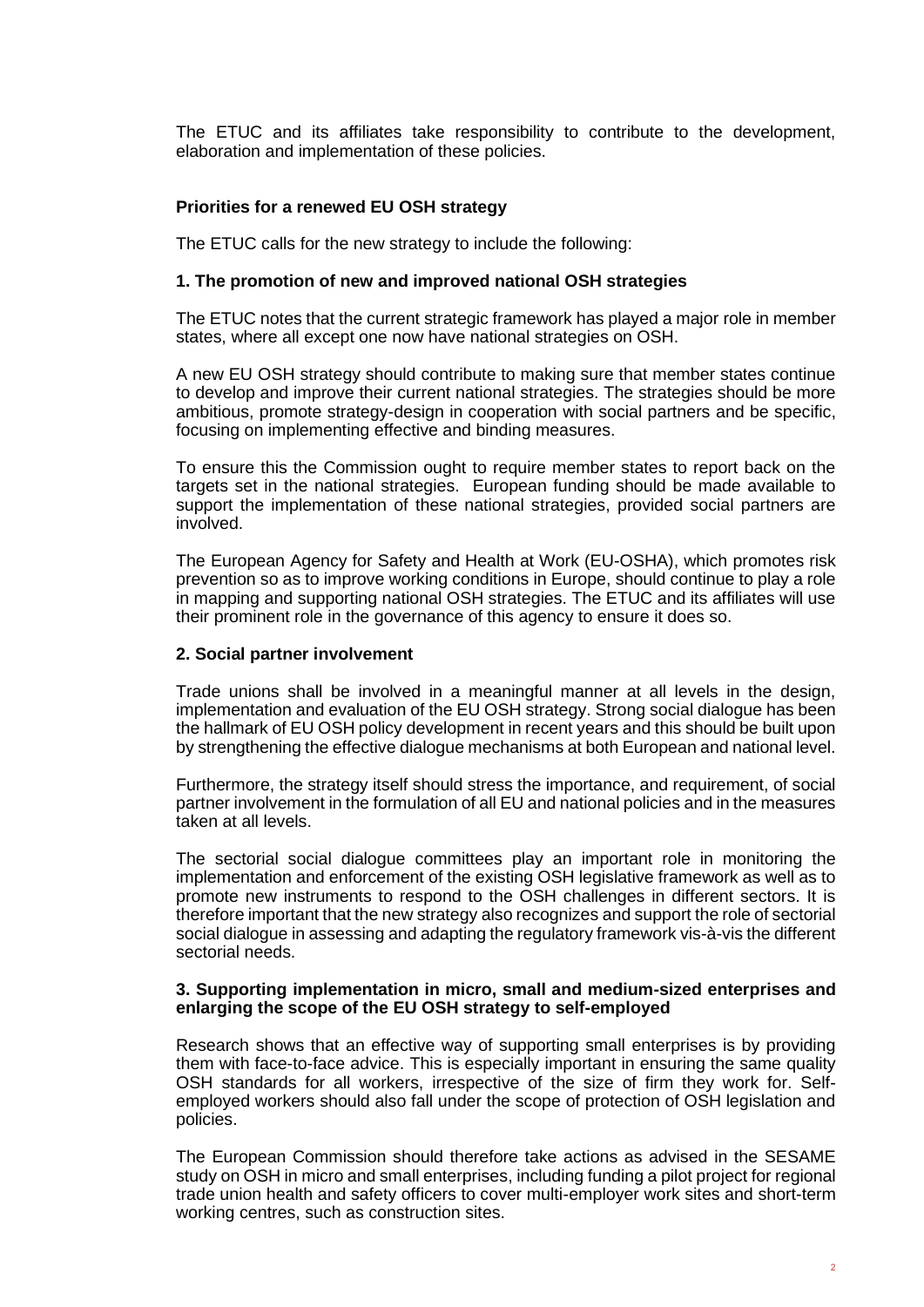ETUC is opposed to any concession for SMEs with the pretext of limitation of administrative burdens. Such concessions may be detrimental to the prevention of occupational accidents and diseases. Furthermore, ETUC opposes a new EU OSH strategy placing tasks upon the Commission that will effectively lower the level of protection of workers, e.g. as a part of the REFIT programme. On the contrary, the aim should be to increase the level of protection.

It is equally important that the strategy supports the implementation of OSH measures in larger enterprises, including multinational enterprises, and in the public sector. One example is the huge problems related to psychosocial risks and stress in the public sector, and the lack of effective measures taken.

The new strategy should also promote democracy at work in the field of health and safety, such as preventive measures by securing the active participation of workers. This includes supporting trade union workplace health and safety representatives and committees. Worker representatives for health and safety play a key role in providing effective prevention at corporate level. The European Commission should promote policies that improve the coverage and conditions of safety representatives throughout Europe.

# **4. Enforcement**

Enforcement of EU OSH regulation is crucial to protect workers' lives and health and to guarantee that EU law related to OSH is applied throughout the EU, while giving member states the right to implement regulations that are more favourable for workers. At the same time, it is the responsibility of the member states to enforce EU OSH legislation; the European Commission should monitor the situation and act if there is not sufficient progress.

Labour inspectorates need more support. The frequency and quality of the inspections also need to be improved. Throughout Europe labour inspectorates are suffering a shortage of financial and human resources, which has been exacerbated by the application of EU and national austerity policies. In this regard, the EU should take ambitious steps to reach the ILO objective of minimum 1 health and safety inspector for every 10.000 workers. At the same time the work products of the Commission Senior Labour Inspectors' Committee (SLIC) should be disseminated in a more efficient and transparent way.

Further to this, the ETUC calls the Commission to increase efforts towards the implementation and monitoring of existing sectorial directives aimed at ensuring occupational safety and health and including those that are the result of European agreements between the employers and the trade unions based on article 155.2 of the Treaty. 3

ETUC supports a new EU OSH strategy that relates to the new European Labour Authority (ELA). ELA could play a part in securing a level playing field; combatting social dumping based on the lowering of health and safety protections for workers of different EU member states; and developing training programmes for labour inspectorates. ELA should also protect mobile, migrant and seasonal workers, as due to language and other barriers they are more likely to have an accident at work. Many of them, particularly irregular migrants, are not adequately covered by social systems and data reporting.

Trade union workplace health and safety representatives and committees are key for proper workplace enforcement. When safety representatives are elected at a workplace, they should be assured that they inter alia can represent employees in dialogue with the

<sup>&</sup>lt;sup>3</sup> E.g. Council Directive 2010/32/EU implementing the Framework Agreement on prevention from sharp injuries in the hospital and healthcare sector concluded by HOSPEEM and EPSU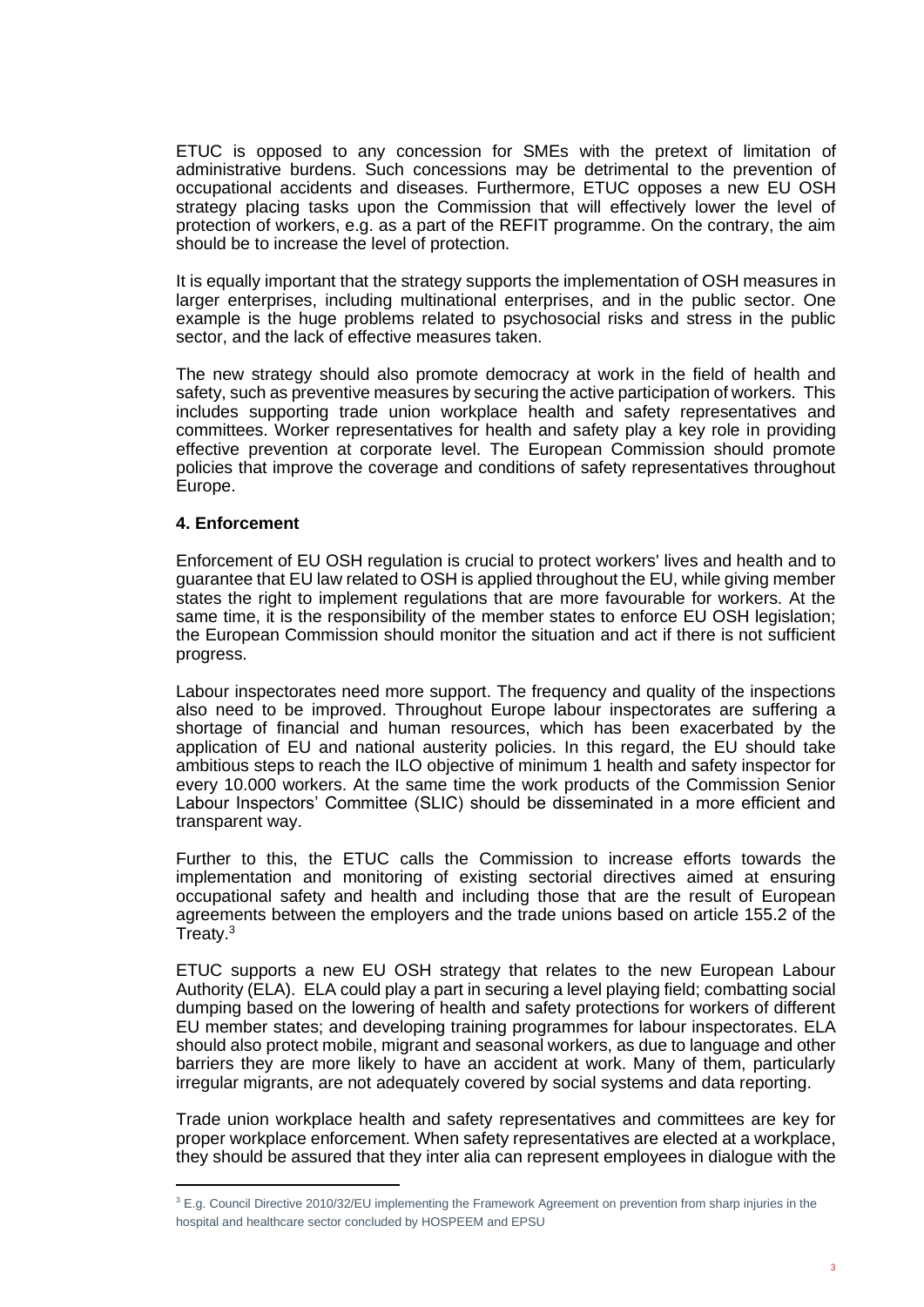employer; have enough time to do his/her duties; get proper training; can make investigations; and can issue provisional improvement notices.

The existing lack of harmonisation on the recognition of occupational diseases may lead to discrimination of some companies and workers in the EU, whose countries have either higher or lower recognition of occupational diseases. The new strategy should therefore create a European minimum list of occupational diseases with comparable recognition criteria across the EU which will also enhance prevention and will contribute to a higher return of investment in OSH.

#### **5. New work patterns**

The transformative effect of new technologies, changing demographics, new ways of organising work, climate change and the shift towards the green economy is changing profoundly the world of work. The ETUC is concerned about the negative effects of digitalisation on OSH and workers, as new forms of work created by digitalisation (such as digital labour platforms) could fall outside the scope of OSH regulations, which were designed to protect workers in standard forms of employment. All workers in the EU should come under the protection of OSH legislation.

These changes are already bringing new and fast evolving challenges for the safety and health of workers such as increased workers monitoring, an assumption of 24/7 availability, more frequent job changes and the management of work and workers by algorithms. Those changes are often also the effect of labour market deregulation, e.g. subcontracting labour, atypical and bogus self-employment, which have negative impacts on working conditions and occupational health and safety. The new EU OSH strategy must therefore require the European Commission to explore what policies are needed and take the necessary steps to effectively protect workers, including an assessment of the consequences of the definitions of workers and employers in the EU OSH legislation, while maintaining the principle of "same OSH standards for all workers".

To meet those challenges, the new strategy needs to reflect this changed reality and provide new solutions, such as advanced workplace risk assessments, also using the opportunities offered by digital technologies and promoting a proactive worker-centred approach in the planning and implementation of digitalisation strategies and a framework to clarify OSH liabilities and responsibilities in relation to new systems and new ways of working.

#### **6. Preventing work-related diseases, accidents and harassment**

Work-related diseases are the biggest cause of work-related deaths and a major cause of sick leave and turnover. A new EU OSH strategy must therefore address the major causes of work-related diseases such as cancer, mutagens and reprotoxic substances, ergonomics and psychosocial risks, and it should be based on the principle of 'eliminate the hazard'.

The strategy should include a vision for zero work-related cancer. ETUC will continue to push for ambitious revisions of the Carcinogens and Mutagens Directive (CMD), having demanded the inclusion of 50 priority substances with binding occupational exposure limit values (BOELs) during the previous Commission. Only half of that was achieved. At the same time the setting of BOELs is only a start. Some of the limits are still far too high and needs to be lowered as soon as possible. It is also necessary that EU policies focus on the employers' obligations to keep exposure as low as technically possible.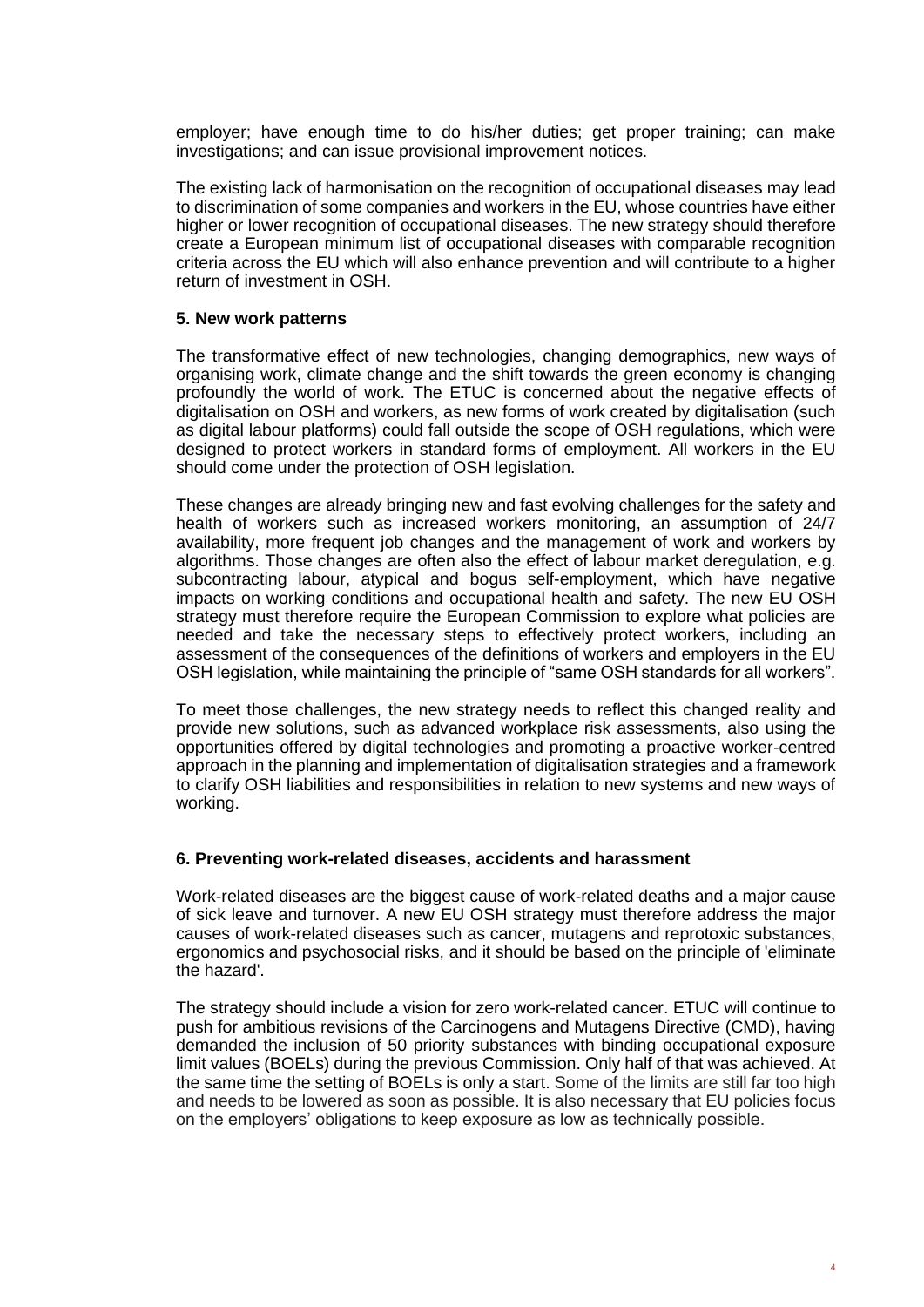It is important that the CMD scope is extended to reprotoxic substances in line with the joint declaration signed by the ETUC with employers in October 2018<sup>4</sup>. Furthermore and without undermining the work towards a vision for zero work-related cancer - an EUlevel methodology for adopting BOELs for carcinogens without thresholds should be sought, including determining what the acceptable lifetime extra cancer risk should be. Solar radiation, night work, air pollution and working with cytostatic agents can also cause cancer and therefore BOELs should also be established. There is also need for action on nanomaterials and endocrine disruptors, and for clear targets and enforcement strategies. Finally, an ambitious plan for preventing exposure to asbestos should be developed, including a revision of the EU Directive on Asbestos.

The strategy should address the situation of workers who return to work after sick leave. This period is very sensitive and the reintegration process is crucial for the future health of the worker, especially when the worker suffered from mental ill-health, trauma, chronic illness, disability or a severe accident. The strategy should promote occupational health services which enable workers who have a long-term illness, work-related or not, to maintain their employment in a good job and sustain their productivity. The Commission should develop an action plan or guidelines to improve the rehabilitation and the returnto-work process, including an analysis of the current state of play in the member states, identifying best practices and developing concrete tools and efficient measures.

The strategy needs to be ambitious when dealing with Musculoskeletal disorders (MSD). The legislative framework established by the EU to prevent this type of risk is insufficient; the work on revising the Display Screen Directive and the Workplace Directive has been slow. Therefore, the strategy should consider an initiative on physical risk factors dealing with the huge problems with MSDs and focusing on effective prevention at the workplace. ETUC will work for the need for a more comprehensive EU legislation on MSDs, so as to be included in the strategy, as well as for requirements that the member states include MSD in their national strategies. The strategy should emphasize the need for training and awareness-raising on MSDs of workers as well as the key role of health and safety representatives in this regard. A gender sensitive approach is particularly relevant in preventing MSDs and work-related cancer among women.

It is ETUC policy that Europe should have a dedicated Directive in the area of Psychosocial Risks (PSR) in the workplace. The experience of the patchy implementation of the 2004 autonomous framework agreement on work-related stress has demonstrated the need for legally binding requirements in the wider field of PSR. One quarter of Europeans suffer from work-related stress.

The strategy should call for research on the effects of the different guidelines, good practices and campaigns that has been the main part of the EU policies on psychosocial risks so far. One example is the guideline on PSR and MSDs that was developed by EU-OSHA and published in 2018. There is a strong need for sound knowledge on the effectiveness of these instruments.

The ILO has adopted a new Convention (C190) and Recommendation (R206) to stop violence and harassment in the world of work, in June 2019. A new strategy should promote the ratification and implementation of C190 and R206 by member states. The strategy should also include the requirement of adapting EU policies to the convention, e.g. EU legislation that deals with the employers' obligation to prevent work-related violence and harassment including a duty on employers to act to prevent third party violence and harassment (i.e. from customers and visitors).

Workers in Europe should never have to work in temperatures that place their health at risk. With the current weather trends, difficult conditions are likely to be more frequent

<sup>4</sup> [https://www.etuc.org/en/pressrelease/chemical-industry-and-workers-call-european](https://www.etuc.org/en/pressrelease/chemical-industry-and-workers-call-european-commission-update-eu-rules-reprotoxic)[commission-update-eu-rules-reprotoxic](https://www.etuc.org/en/pressrelease/chemical-industry-and-workers-call-european-commission-update-eu-rules-reprotoxic)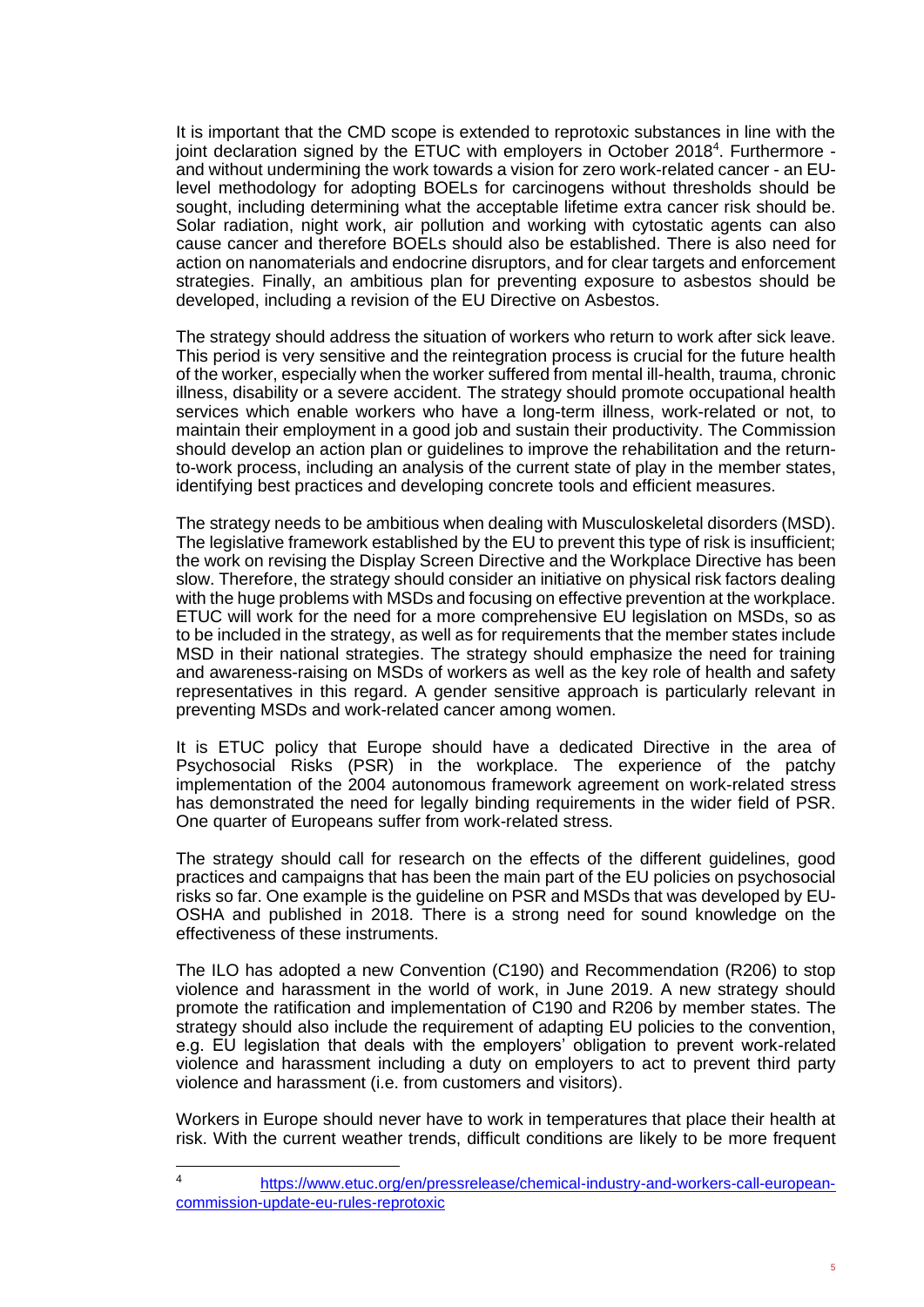and more extreme. The strategy should therefore include a legislative instrument that recognises this increased risk and provides a framework for protecting workers.

Furthermore, the new strategy should highlight the problems with accidents at work. Every year in the EU, 4 000 workers are dying as a result of accidents at work. Even if accidents are not mentioned in the ACSH opinion on "future priorities", the strategy should include a vision on zero fatal accidents. Such a vision could be followed-up by an indicator on fatal accidents in the Social Scoreboard. It is also pertinent to develop a unified definition of fatal accidents and to improve data collection.

#### **7. Improving statistical data collection and OSH evidence base**

ETUC fully supports the collection of better statistics and evidence on OSH, stressing the importance on improving the validity of data on occupational diseases. To this end the protocol of reporting should be unified. Furthermore, ETUC calls on the member states to enhance exchanging information on work-related illnesses and infections. To make the issue of OSH better understood and transparent, the ACHS and the EU-OSHA have been developing an online tool, the OSH Barometer. It is aimed to provide comparable and reliable information and data on the status of OSH and its management at member states' levels. The OSH Barometer can be a useful tool in helping workers' representatives with knowledge on work accidents, health perceptions of workers, working conditions, workers' involvement and prevention at workplace level.

#### **8. Strengthening international cooperation**

The EU has an important role to play on the global scene so as to reduce work accidents and occupational diseases. The new EU OSH strategy should therefore include a global strategy on OSH. To this end it is important that ILO Conventions on health and safety are recognised as fundamental Conventions.

The EU should promote, through the ILO, the levelling-up of rights on safety and health as a fundamental right at work for all workers, irrespective of their employment relationship or the kind of business model they work for (including digital platforms, ecommerce and crowd-work). Atypical workers are the most vulnerable to occupational safety and health risks and therefore they deserve special attention in the strategy. The EU should work together with the ILO on finding solutions to OSH problems related to work that is performed in the EU but based and managed outside the EU (e.g. platform work). The EU should support the inclusion of the rights to safe and healthy working conditions in the ILO's framework of fundamental principles and rights at work, in accordance with the resolution on the ILO Centenary Declaration for the Future of Work adopted at the 108th session of the International Labour Conference. Specific support to accession and neighbourhood policy countries need to be put in place with the use of the knowledge and experiences of the EU member states' social partners.

## **9. Mainstreaming OSH**

ETUC calls on the European Commission to keep working on mainstreaming activities regarding OSH, involving the active participation of the ACSH.

The current EU strategic framework includes the following OSH areas: education, research, public health, environment, industrial policy and equality. The ETUC suggest adding public procurement to the list, so as to enhance policy development addressing the supply chain and the use of subcontracting.

Moreover, the new EU Directive on whistle-blower protection has a potentially important role to play as a tool to secure the wellbeing of workers, including in the context of OSH.

Mainstreaming OSH into education, plays a major role in creating a new OSH culture, which is central to effective prevention at the workplaces.